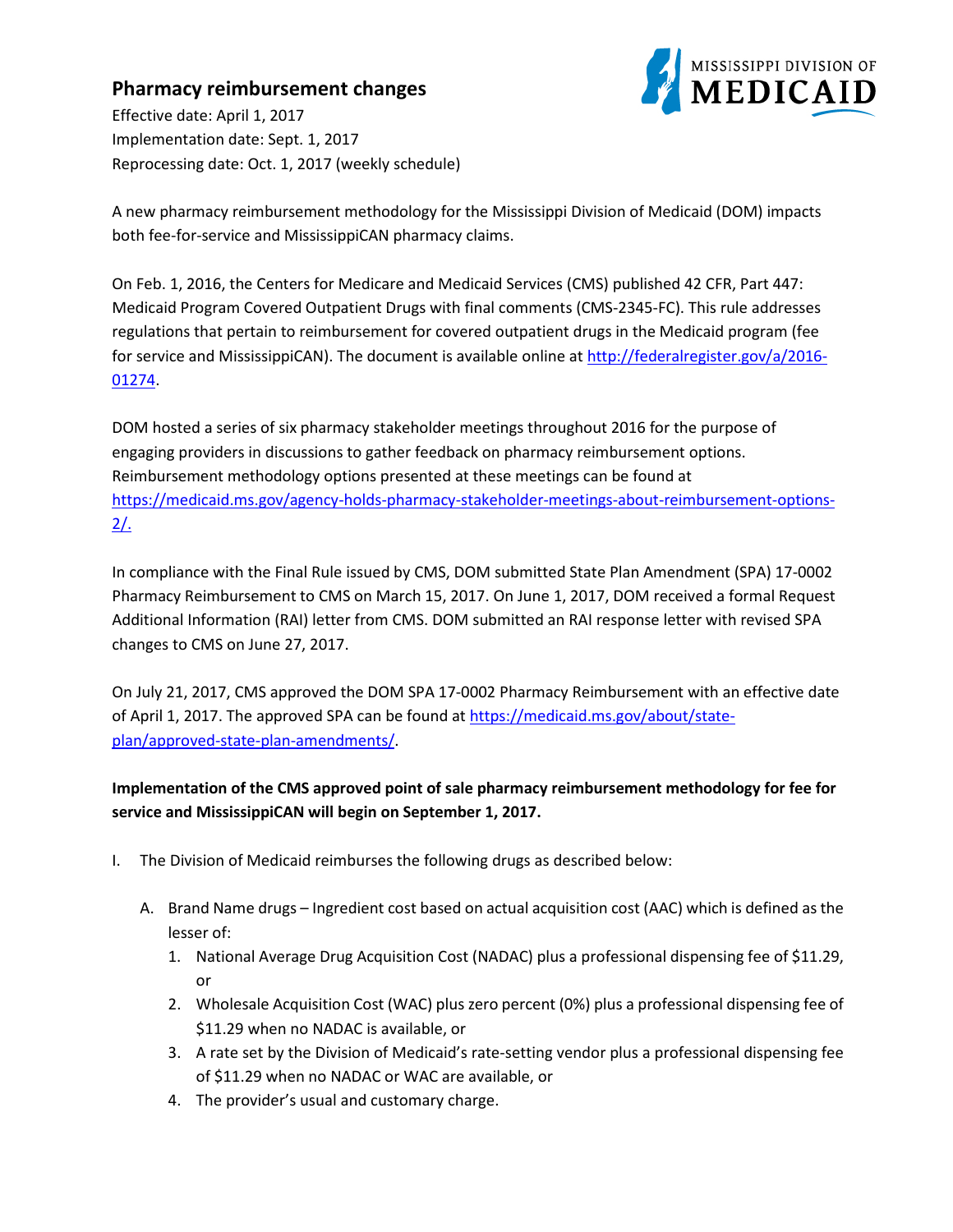- B. Generic drugs Ingredient cost based on AAC which is defined as the lesser of:
	- 1. NADAC plus a professional dispensing fee of \$11.29, or
	- 2. WAC plus zero percent (0%) plus a professional dispensing fee of \$11.29 when no NADAC is available, or
	- 3. A rate set by the Division of Medicaid's rate-setting vendor plus a professional dispensing fee of \$11.29 when no NADAC or WAC are available, or
	- 4. The provider's usual and customary charge.
- C. Reimbursement for 340B covered entities as described in section  $1927(a)(5)(B)$  of the Act, including an Indian Health Service, tribal and urban Indian pharmacy as follows:
	- 1. Purchased 340B drugs Ingredient cost must be no more than the 340B AAC defined as the price at which the covered entity has paid the wholesaler or manufacturer for the covered outpatient drug plus a professional dispensing fee of \$11.29.
	- 2. Drugs purchased outside of the 340B program by covered entities Ingredient cost based on AAC which is defined as the lesser of:
		- a. NADAC plus a professional dispensing fee of \$11.29, or
		- b. WAC plus zero percent (0%) plus a professional dispensing fee of \$11.29 when no NADAC is available, or
		- c. A rate set by the Division of Medicaid's rate-setting vendor plus a professional dispensing fee of \$11.29 when no WAC is available, or
		- d. The provider's usual and customary charge.
	- 3. Drugs acquired through the federal 340B drug pricing program and dispensed by 340B contract pharmacies are not covered.
- D. Drugs acquired via the Federal Supply Schedule (FSS) Ingredient cost based on AAC plus a professional dispensing fee of \$11.29.
- E. Drugs acquired at Nominal Price (outside of 340B or FSS) Ingredient cost based on AAC plus a professional dispensing fee of \$11.29.
- F. Specialty drugs not dispensed by a retail community pharmacy and dispensed primarily through the mail – Ingredient cost is defined as the lesser of:
	- 1. WAC plus zero percent (0%) plus a professional dispensing fee of \$61.14, or
	- 2. A rate set by the Division of Medicaid's rate-setting vendor plus a professional dispensing fee of \$61.14 when no WAC is available, or
	- 3. The provider's usual and customary charge.
- G. Drugs not dispensed by a retail community pharmacy (e.g., institutional or long-term care pharmacy when not included as part of an inpatient stay) – Ingredient cost based on AAC which is defined as the lesser of:
	- 1. NADAC plus a professional dispensing fee of \$11.29, or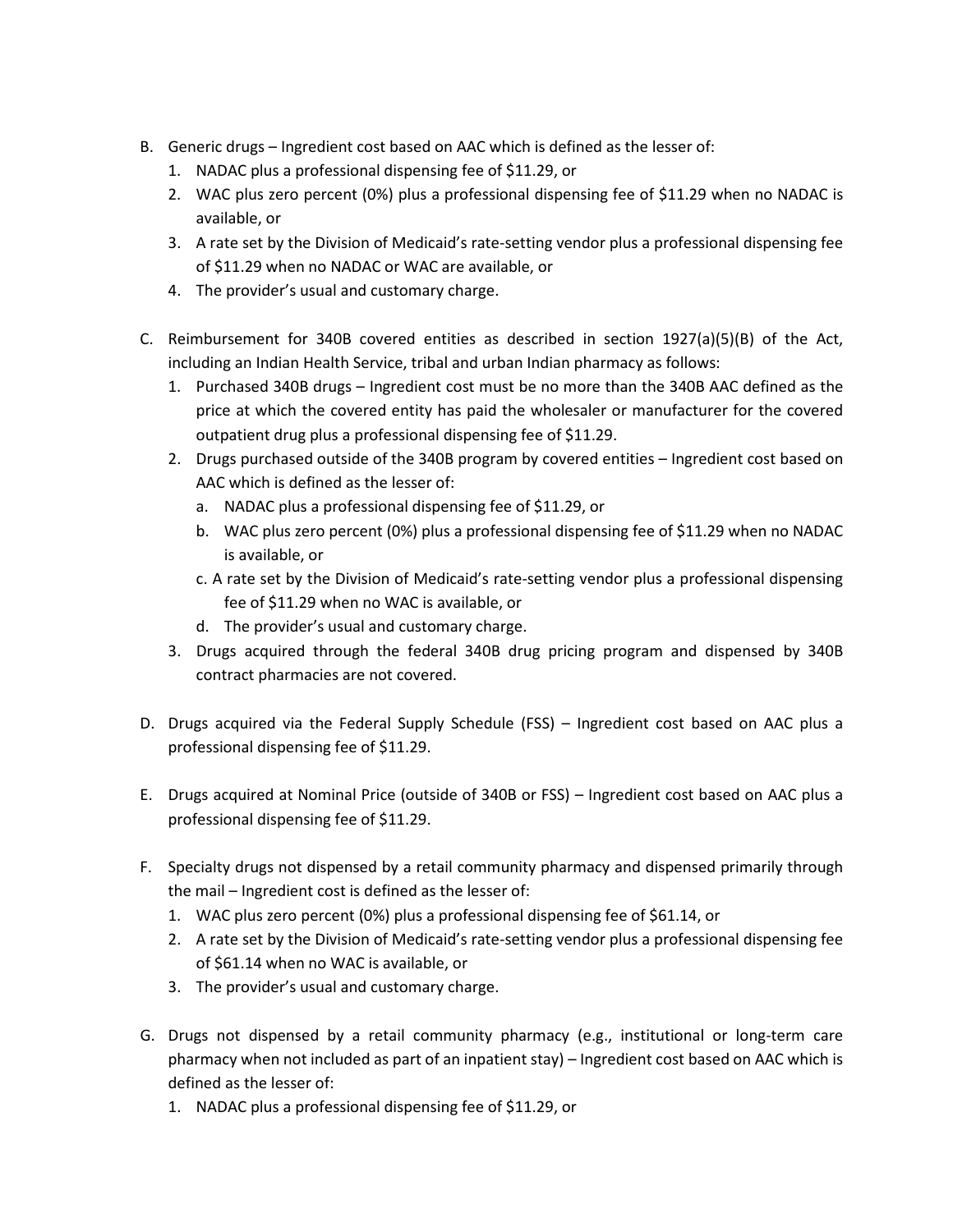- 2. WAC plus zero percent (0%) plus a professional dispensing fee of \$11.29 when no NADAC is available, or
- 3. A rate set by the Division of Medicaid's rate-setting vendor plus a professional dispensing fee of \$11.29 when no NADAC or WAC are available, or
- 4. The provider's usual and customary charge.
- H. Clotting Factor from Specialty Pharmacies, Hemophilia Treatment Centers (HTCs), or Centers of Excellence – Ingredient cost defined as:
	- 1. For a 340B covered entity:
		- a. Purchased 340B drugs Ingredient cost must be no more than the 340B AAC defined as the price at which the covered entity has paid the wholesaler or manufacturer for the clotting factor product plus a professional dispensing fee of \$0.02 per Unit.
		- b. Drugs purchased outside of the 340B program by covered entities Ingredient cost which is defined as the lesser of:
			- 1) WAC minus ten percent (10%) plus a professional dispensing fee of \$0.02 per Unit, or
			- 2) A rate set by the Division of Medicaid's rate-setting vendor plus a professional dispensing fee of \$0.02 when no WAC is available, or
			- 3) The provider's usual and customary charge.
	- 2. For a non-340B covered entity Ingredient cost is defined as the lesser of:
		- a. WAC minus ten percent (10%) plus a professional dispensing fee of \$0.02 per Unit, or
		- b. A rate set by the Division of Medicaid's rate-setting vendor plus a professional dispensing fee of \$0.02 when no WAC is available, or
		- c. The provider's usual and customary charge.
- II. The Division of Medicaid does not reimburse for Investigational Drugs**.**
- III. Usual and Customary Charges

The Division of Medicaid defines usual and customary charge as the lowest price the pharmacy would charge to a particular customer if such customer were paying cash for the identical prescription drug services on the date dispensed. This includes any applicable discounts including, but not limited to, senior discounts, frequent shopper discounts, and other special discounts offered to attract customers such as four dollar (\$4.00) flat rate generic price lists. A pharmacy cannot have a usual and customary charge for prescription drug programs that differs from either cash customers or other third-party programs. The pharmacy must submit the accurate usual and customary charge with respect to all claims for prescription drug services.

IV. Overall, the Division of Medicaid's payment will not exceed the federal upper limit (FUL) based on the NADAC for ingredient reimbursement in the aggregate for multiple source drugs.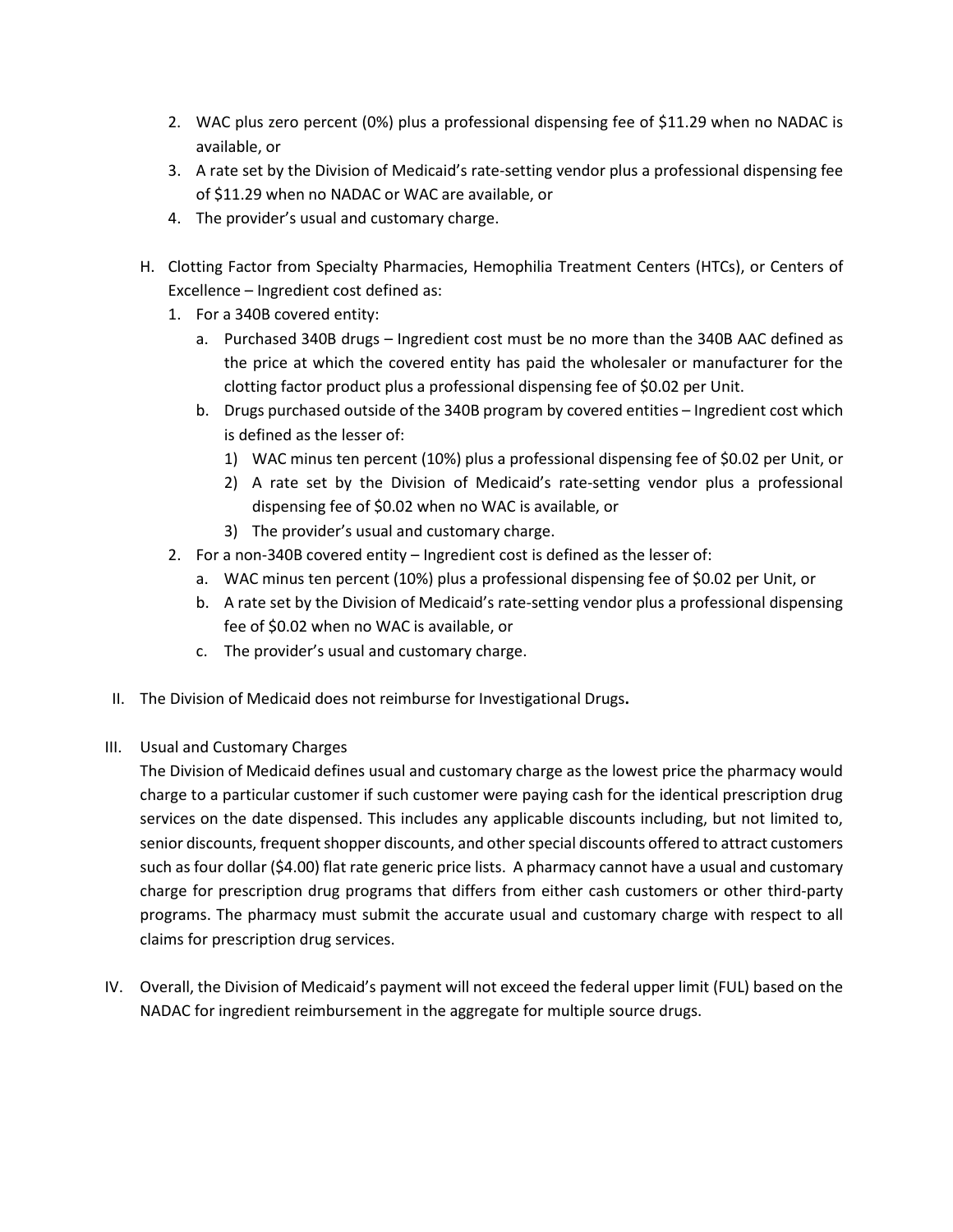**Reprocessing of point-of –sale, fee-for-service, and MississippiCAN pharmacy claims for dates of service April 1, 2017, through Aug. 31, 2017, will begin in weekly increments on Oct. 1, 2017. The reprocessing will follow the schedule below.**

| Adjust claims using new reimbursement |                       | Adjustment amount reflected on  |
|---------------------------------------|-----------------------|---------------------------------|
| methodology for Dates of Service =    |                       | <b>Remittance Advice dated:</b> |
| April 1-8                             | (Saturday – Saturday) | October 2, 2017                 |
| April 9-15                            | (Sunday – Saturday)   | October 9, 2017                 |
| April 16-22                           | (Sunday – Saturday)   | October 16, 2017                |
| <b>April 23-29</b>                    | (Sunday - Saturday)   | October 23, 2017                |
| April 30- May 6                       | (Sunday - Saturday)   | October 30, 2017                |
| May 7-13                              | (Sunday – Saturday)   | November 6, 2017                |
| May 14-20                             | (Sunday – Saturday)   | November 13, 2017               |
| May 21-27                             | (Sunday – Saturday)   | November 20, 2017               |
| May 28-June 3                         | (Sunday - Saturday)   | November 27, 2017               |
| June 4-10                             | (Sunday - Saturday)   | December 4, 2017                |
| June 11-17                            | (Sunday - Saturday)   | December 11, 2017               |
| June 18-24                            | (Sunday - Saturday)   | December 18, 2017               |
| June 25-July 1                        | (Sunday – Saturday)   | December 25, 2017               |
| <b>July 2-8</b>                       | (Sunday – Saturday)   | January 1, 2018                 |
| <b>July 9-15</b>                      | (Sunday - Saturday)   | January 8, 2018                 |
| July 16-22                            | (Sunday – Saturday)   | January 15, 2018                |
| <b>July 23-29</b>                     | (Sunday – Saturday)   | January 22, 2018                |
| July 30-August 5                      | (Sunday – Saturday)   | January 29. 2018                |
| August 6-12                           | (Sunday – Saturday)   | February 5, 2018                |
| <b>August 13-19</b>                   | (Sunday – Saturday)   | February 12, 2018               |
| August 20-26                          | (Sunday - Saturday)   | February 19, 2018               |
| August 27-31                          | (Sunday-Thursday)     | February 26, 2018               |

**Reprocessing Adjustment Schedule**

In an effort to support providers during this adjustment period, DOM has made an estimated financial impact available to pharmacy providers. The estimated impact is based upon reprocessing fee-for-service and MississippiCAN pharmacy point of sale claims filed in the month of April 2017.

Providers can contact the Mercer Call Center to obtain their estimated financial impact total for the month of April 2017, by phone at 855-612-6863. To receive this information via secure email or when inquiring for more than 10 pharmacies, email your request to [MSMedicaidRx@mercer.com](mailto:MSMedicaidRx@mercer.com) and include your pharmacy name, address, Medicaid ID number and phone number.